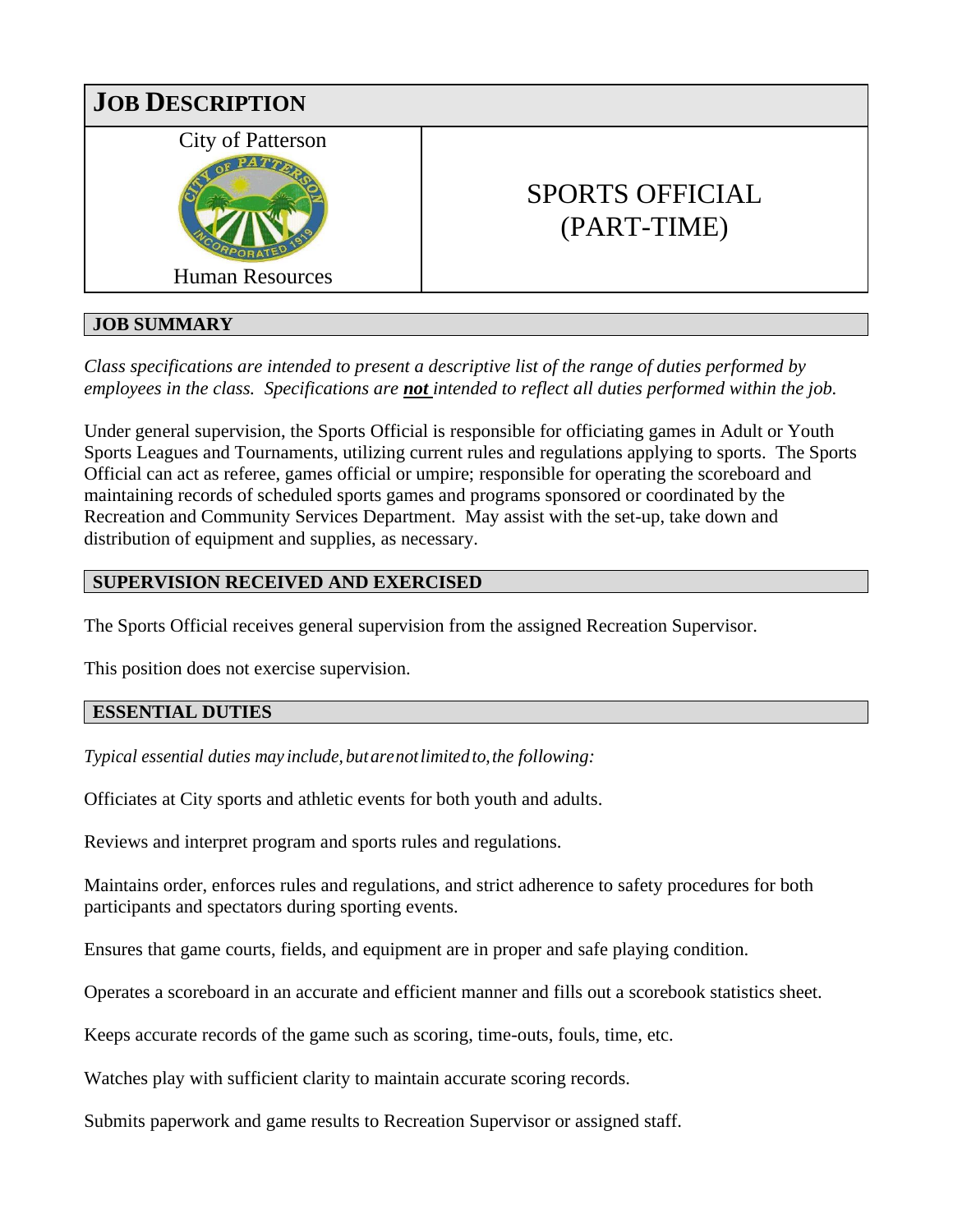Exercise sound judgement, quality customer service and support and sportsmanship.

Perform other related duties as assigned.

## **KNOWLEDGE, SKILLS AND ABILITIES**

**Knowledge of:** Rules of Play standards to various sports and as modified by the City; recreation and sports event rules and regulations assigned to sports; officiating techniques and methods of refereeing disputes and game rules in a variety of sports. Prior scorekeeping experience and training in scorekeeping is desirable.

**Ability to:** Communicate clearly and concisely, both orally and in writing and understand and follow written and oral instructions and posted schedules. Must have the ability to learn, and adhere to City rules, policies, and program requirements; review and interpret sports events rules and regulations. Ability to operate a scoreboard; see play with sufficient clarity to maintain accurate scoring records; establish and maintain effective, cooperative, and productive working relationships with other participants including officials, coaches, players, supervisors, and staff. Attends staff meetings and training sessions as required.

Read, speak, write, and comprehend English at a level necessary to carry out the essential functions of the position.

## **NECESSARY SPECIAL REQUIREMENTS**

Must be at least sixteen 18 years of age.

Must successfully pass a pre-employment medical examination, including a drug screen, fingerprint, background check, and reference check.

Must be able to provide proof of U.S. citizenship or legal right to work in the United States.

Must be available to work nights and weekends with varying shifts and schedules.

## **EXPERIENCE AND CERTIFICATION(S)**

Any combination of experience and training that would likely provide the required knowledge and abilities is qualifying. A typical way to obtain the knowledge and abilities would be:

**Experience:** Related experience in league sports and recreation will be given special consideration. Prior experience as an official is desirable.

**License or Certificate:** Sport specific certifications required prior to starting work – soccer, baseball, basketball referee certifications.

CPR and First Aid certification desirable.